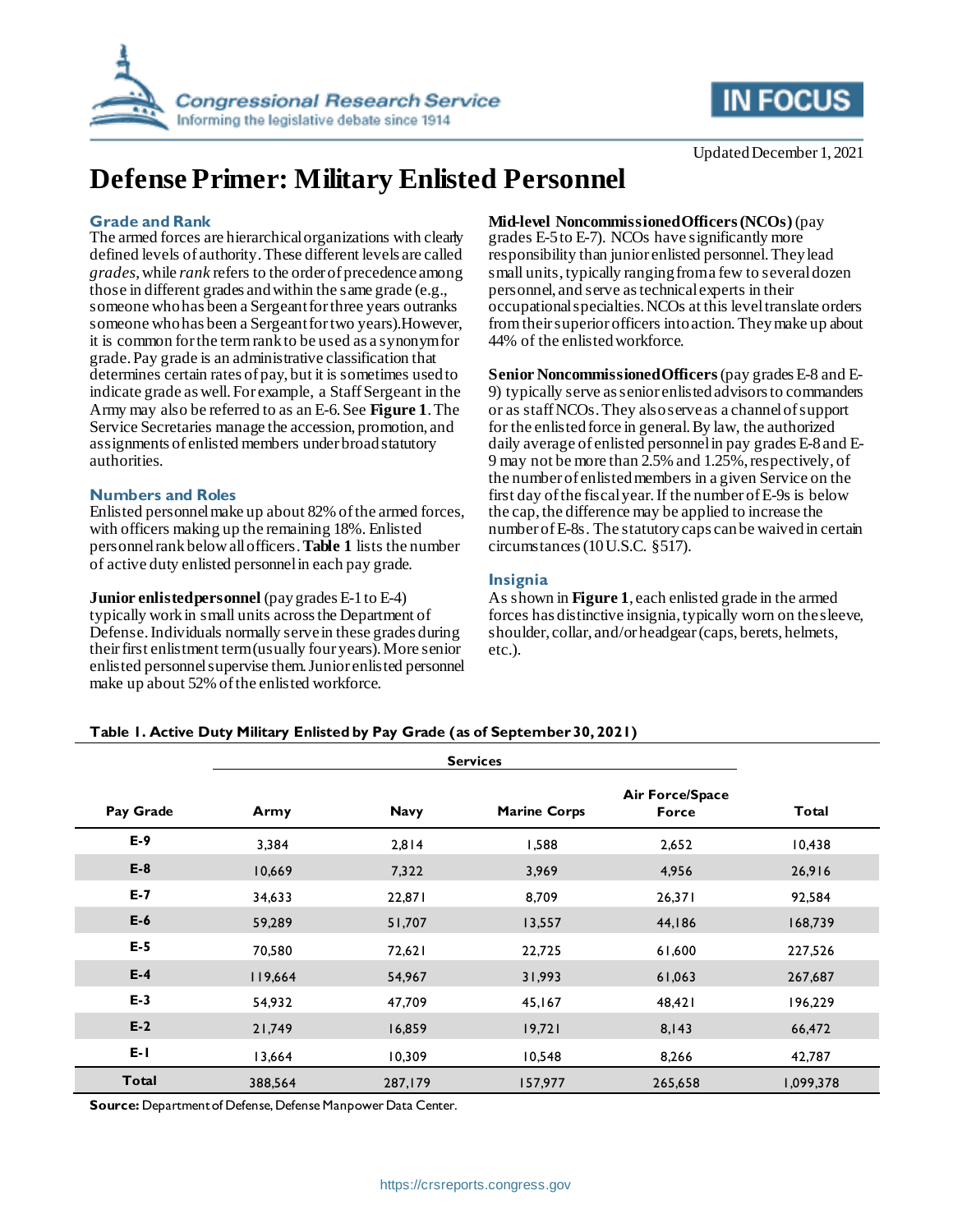| Paygrade       | Army                                              | Navy                                                                                          | <b>Marine Corps</b>                                | <b>Air Force</b>                                                                               | <b>Space Force</b>              |
|----------------|---------------------------------------------------|-----------------------------------------------------------------------------------------------|----------------------------------------------------|------------------------------------------------------------------------------------------------|---------------------------------|
| E1             | Private<br><b>NO INSIGNIA</b>                     | Seaman Recruit<br><b>NO INSIGNIA</b>                                                          | Private<br><b>NO INSIGNIA</b>                      | Airman Basic<br><b>NO INSIGNIA</b>                                                             | Specialist 1                    |
| E <sub>2</sub> | Private E-2                                       | Seaman Apprentice                                                                             | Private First Class                                | Airman                                                                                         | Specialist 2                    |
| E <sub>3</sub> | <b>Private First Class</b>                        | Seaman                                                                                        | Lance Corporal                                     | Airman First Class                                                                             | Specialist 3                    |
| E4             | Corporal<br>Specialist                            | <b>Petty Officer Third Class</b>                                                              | Corporal                                           | Senior Airman                                                                                  | Specialist 4                    |
| E <sub>5</sub> | Sergeant                                          | Petty Officer Second Class                                                                    | Sergeant                                           | <b>Staff Sergeant</b>                                                                          | Sergeant                        |
| E <sub>6</sub> | <b>Staff Sergeant</b>                             | Petty Officer First Class                                                                     | <b>Staff Sergeant</b>                              | <b>Techical Sergeant</b>                                                                       | <b>Technical Sergeant</b>       |
| E7             | Sergeant First Class                              | <b>Chief Petty Officer</b>                                                                    | <b>Gunnery Sergeant</b>                            | Master<br>First<br>Sergeant<br>Sergeant                                                        | <b>Master Sergeant</b>          |
| E8             | Master<br>First<br>Sergeant<br>Sergeant           | Senior Chief Petty Officer                                                                    | Master<br>First<br>Sergeant<br>Sergeant            | <b>Senior Master</b><br>First<br>Sergeant<br>Sergeant                                          | Senior<br>Master Sergeant       |
| E <sub>9</sub> | Sergeant<br>Command<br>Major<br>Sergeant<br>Major | <b>Master Chief</b><br>Fleet/Command<br>Petty Officer<br><b>Master Chief</b><br>Petty Officer | Master<br>Sergeant<br>Major<br>Gunnery<br>Sergeant | Command<br>Chief<br>First<br>Master<br><b>Chief Master</b><br>Sergeant<br>Sergeant<br>Sergeant | Chief<br><b>Master Sergeant</b> |
| E9             | Sergeant Major<br>of the Army                     | <b>Master Chief Petty Officer</b><br>of the Navy                                              | Sergeant Major<br>of the Marine Corps              | <b>Chief Master Sergeant</b><br>of the Air Force                                               |                                 |

<span id="page-1-0"></span>**Figure 1. Pay Grade, Grade, and Insignia of Enlisted Service Members**

**Source:** CRS adaptation of Department of Defense web page: https://dod.defense.gov/About/Insignias/Enlisted/, and insignia provided by U.S. Space Force legislative liaison.

### **Resources**

Chapter 31 of Title 10, U.S.C.

Army Regulation 600-20, Army Command Policy, July 24, 2020.

NAVPERS 18068F, Volume 1, Manual of Navy Enlisted Manpower and Personnel Classifications and Occupational Standards, October 2021.

# **Resources (continued)**

Air Force Instruction 36-2618, The Enlisted Force Structure, July 5, 2018.

**Lawrence Kapp**, Specialist in Military Manpower Policy